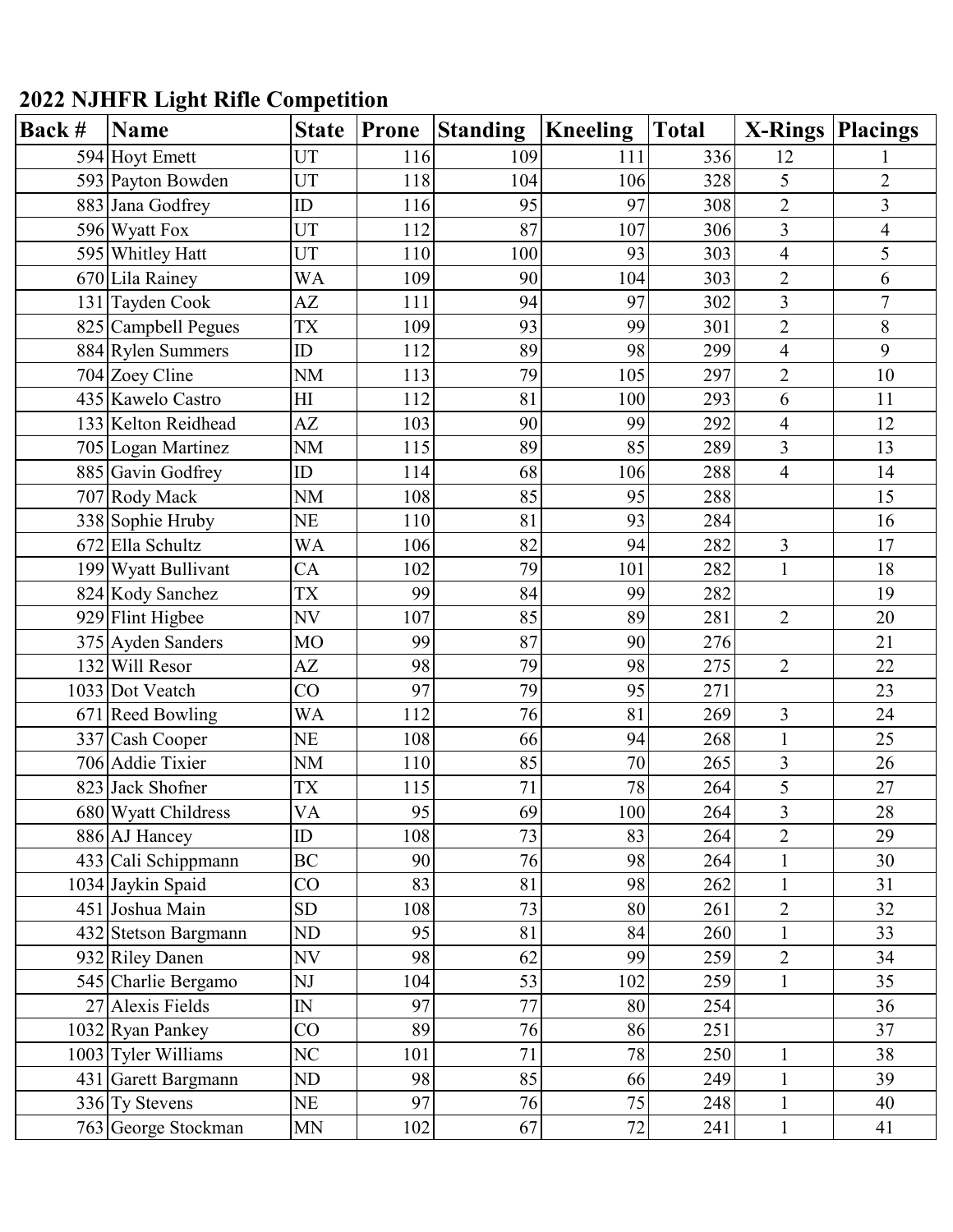| 646 Jenna Bretsch      | WI                      | 103    | 64 | 73 | 240     |                          | 42     |
|------------------------|-------------------------|--------|----|----|---------|--------------------------|--------|
| 244 Jett Sparks        | AR                      | 97     | 64 | 77 | 238     |                          | 43     |
| 377 Kannan Wood        | M <sub>O</sub>          | 92     | 66 | 75 | 233     |                          | 44     |
| 645 Johnny Harms       | WI                      | 104    | 56 | 73 | 233     |                          | 45     |
| 104 Leo Boney          | ${\rm FL}$              | 84     | 68 | 74 | 226     | $\mathbf{1}$             | 46     |
| 438 Sara-Rose Cluney   | H                       | 101    | 49 | 75 | 225     | 3                        | 47     |
| 51 Truett Jaure        | <b>WY</b>               | 100    | 43 | 82 | 225     | $\overline{2}$           | 48     |
| 452 Candice Aamot      | <b>SD</b>               | 98     | 48 | 79 | 225     | $\mathbf{1}$             | 49     |
| 1004 Saige Belton      | NC                      | 94     | 58 | 73 | 225     |                          | 50     |
| 200 Kaycee Knott       | CA                      | 103    | 63 | 58 | 224     | $\overline{\mathcal{A}}$ | 51     |
| 339 Cort Buss          | <b>NE</b>               | 96     | 54 | 73 | 223     | $\mathbf{1}$             | 52     |
| 243 Jude Sparks        | <b>AR</b>               | 86     | 49 | 87 | 222     |                          | 53     |
| 26 Elaina Fagg         | $\overline{\mathbb{N}}$ | 98     | 47 | 76 | 221     |                          | 54     |
| 693 Kace Hollenbach    | PA                      | 85     | 65 | 69 | 219     | $\overline{2}$           | 55     |
| 775 Abby Domoslai      | AB                      | 90     | 69 | 60 | 219     | $\mathbf{1}$             | 56     |
| 436 Takeshi Izuno      | H                       | 87     | 64 | 65 | 216     | $\overline{2}$           | 57     |
| 134 Taizly Newman      | AZ                      | 100    | 61 | 55 | 216     | $\mathbf{1}$             | 58     |
| 43 Trigg Thompson      | <b>WY</b>               | 86     | 38 | 91 | 215     | $\overline{2}$           | 59     |
| 454 Atty Eastman       | ${\rm SD}$              | 93     | 59 | 63 | 215     | $\overline{2}$           | 60     |
| 738 Austin Boyd        | <b>SC</b>               | 75     | 53 | 86 | 214     | $\overline{2}$           | 61     |
| 930 Raelee Christian   | NV                      | 78     | 49 | 87 | 214     |                          | 62     |
| 497 Cash Trammel       | OK                      | 94     | 70 | 49 | 213     |                          | 63     |
| 161 Sophie Brinkerhoff | OH                      | 98     | 46 | 68 | 212     | $\mathbf{1}$             | 64     |
| 647 Colbi Spiegelberg  | WI                      | 96     | 38 | 77 | 211     |                          | 65     |
| 105 Emry Trent         | $\mathbf{FL}$           | 82     | 59 | 69 | 210     | $\mathbf{1}$             | 66     |
| 182 Hunter Clukey      | AL                      | 78     | 58 | 73 | 209     |                          | 67     |
| 423 Wyatt LaPierre     | ND                      | 107    | 23 | 78 | 208     | $\overline{2}$           | 68     |
| 931 Lane Whitaker      | NV                      | 84     | 66 | 58 | 208     | $\mathbf{1}$             | 69     |
| 453 Remi Crago         | ${\rm SD}$              | $78\,$ | 48 | 81 | $207\,$ | $\mathbf{1}$             | $70\,$ |
| 826 Case Cerny         | <b>TX</b>               | 102    | 54 | 49 | 205     | $\mathbf{1}$             | 71     |
| 673 Sam Wilson         | <b>WA</b>               | 75     | 50 | 78 | 203     |                          | 72     |
| 791 Kane Kucera        | IA                      | 63     | 67 | 72 | 202     |                          | 73     |
| 434 Will Reich         | ND                      | 81     | 61 | 58 | 200     |                          | 74     |
| 280 Leanne Pringle     | KY                      | 98     | 42 | 59 | 199     |                          | 75     |
| 183 Spencer Foster     | AL                      | 89     | 43 | 66 | 198     | $\mathbf{1}$             | 76     |
| 1090 Makynna Allenbach | <b>KS</b>               | 91     | 42 | 65 | 198     | $\mathbf{1}$             | 77     |
| 648 Lucas Miller       | WI                      | 97     | 47 | 53 | 197     |                          | 78     |
| 245 Baylen Brown       | AR                      | 75     | 64 | 54 | 193     |                          | 79     |
| 437 Kekapa Castro      | H                       | 68     | 45 | 77 | 190     |                          | 80     |
| 1088 Joree Bentz       | KS                      | 61     | 55 | 74 | 190     |                          | 81     |
| 242 Rooster Lipsmeyer  | AR                      | 89     | 43 | 57 | 189     |                          | 82     |
| 1035 Rylan Richmann    | CO                      | 94     | 35 | 59 | 188     | $\mathbf{1}$             | 83     |
| 792 Jagger Hudnut      | IA                      | 97     | 36 | 49 | 182     |                          | 84     |